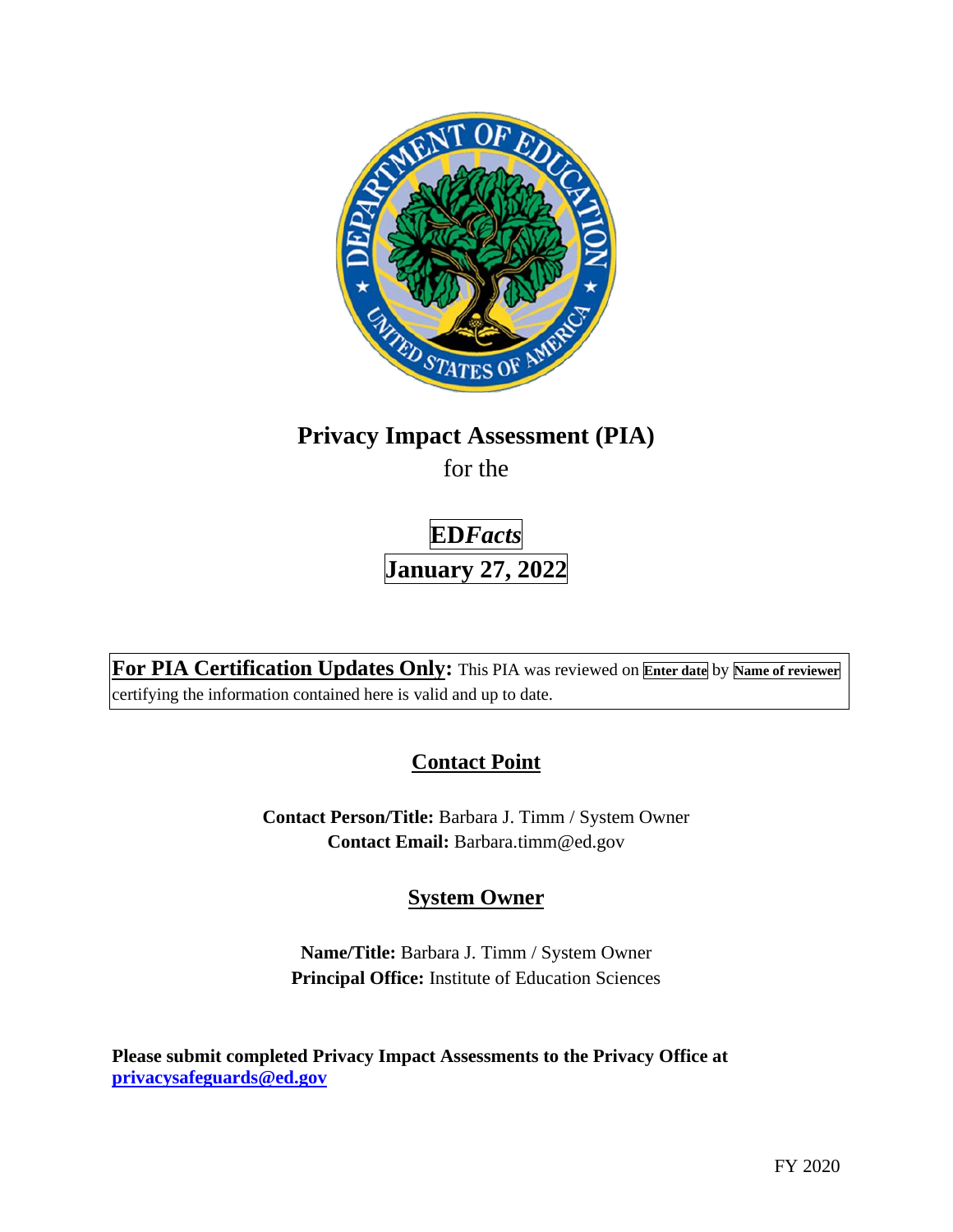*Please complete this Privacy Impact Assessment (PIA) on how personally identifiable information (PII) is collected, stored, protected, shared, and managed electronically by your system. You may wish to consult with your ISSO in completing this document. If a question does not apply to your system, please answer with N/A.* 

#### **1. Introduction**

**1.1.** Describe the system including the name, acronym, and a brief description of the program or purpose for the system.

ED*Facts* collects aggregate data on elementary and secondary education from the States for many purposes, including grant management, research, and compliance. The student data collected are counts that include statistics and demographic information at the local and individual school level, including number of students enrolled by grade level, sex, racial ethnic (data that conforms to the U.S. Department of Education's (Department) Final Guidance on Racial and Ethnic Data), and number of students participating in Elementary and Secondary Education Act Title I (Title I) programs. The system also contains descriptors of the schools (regular, vocational, etc.) and local education agencies (LEAs) (regular, special services, etc.). The data collected are required to be submitted to the Department through grants that the Department provides to the States. All data are collected electronically through file transfers and/or webpages via an approved information collection request. No personally identifiable information on individuals are collected. As with all aggregate data collection, there is a risk of the re-identification of individuals in circumstances with limited cell sizes. However, the ED*Facts* program has a policy to address and mitigate those risks to prevent re-identification, in collaboration with the Department's Student Privacy Policy Office.

The system collects contact information from State users and Federal employees to establish access credentials and maintain audit trails, as well as contact information regarding Chief State School officers (CSSOs) to schedule site visits if necessary. CSSOs are the elected or appointed leaders of State education agencies (SEAs). The SEAs submit the contact information for CSSOs through a file upload section of the ED*Facts* system.

 submit data on behalf of their State, ED*Facts* collects these users' name and Each State has one or more individuals who have access to ED*Facts* to submit data on behalf of the SEA. In order to set up system accounts for these users to work contact information (phone numbers and email addresses).

ED*Facts* collects and processes the data. Program office data stewards, including those representing Institute of Education Sciences (IES), Office of Elementary and Secondary Education (OESE), and Office of Special Education Programs (OSEP), manage any publication of the data.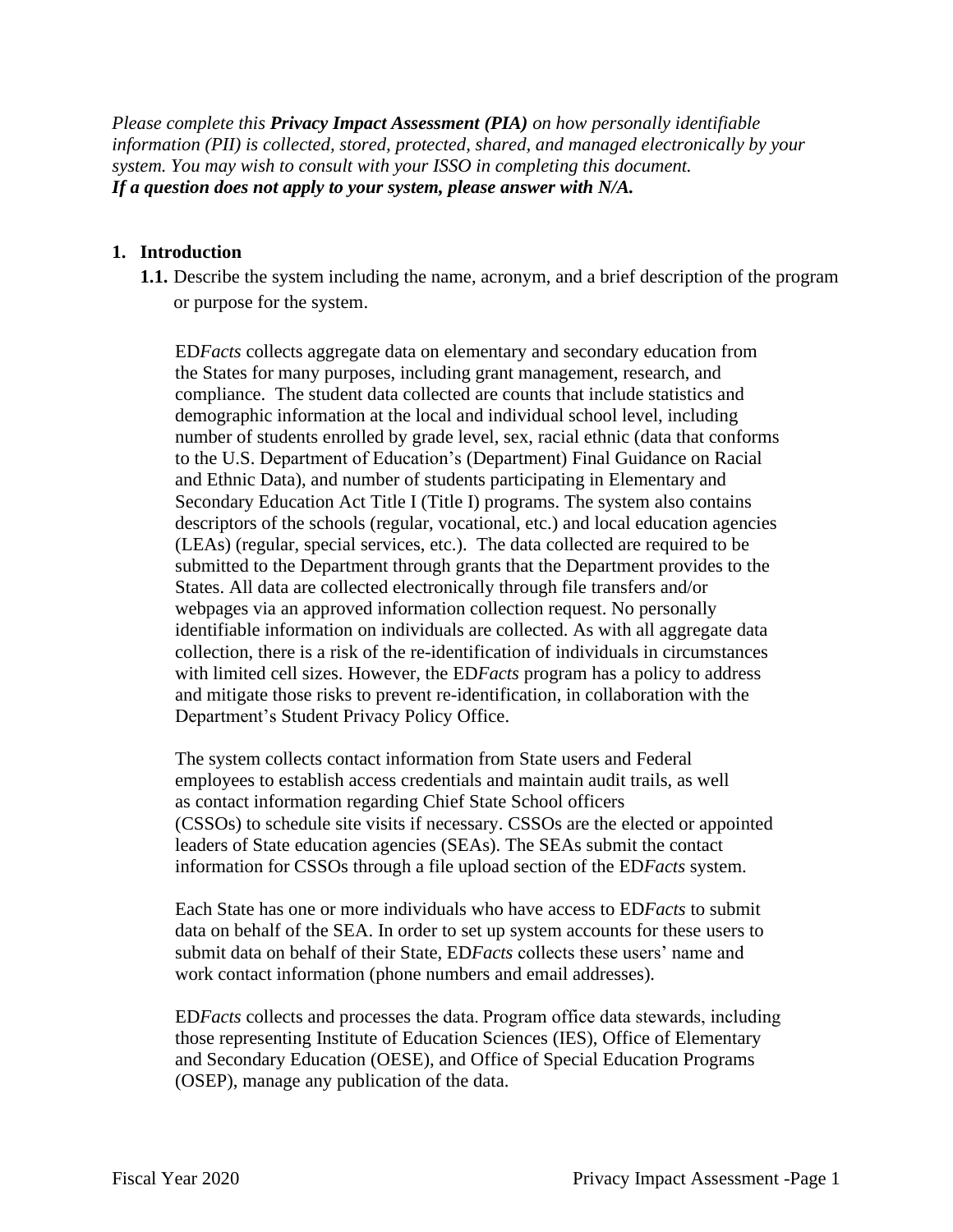In addition, ED*Facts* provides access to the SAS Business Intelligent tool to divisions in the Office of Finance and Operations (OFO). Those divisions use the tool to analyze and report on internal operational data from the Education's Central Automated Processing System (EDCAPS) and other sources as determined by OFO. Data analyzed through this method are generally used to create reports on the risk of grantees before grants are awarded, identify improper payments, and run reports for high-risk and at-risk grantees.

**1.2.** Describe the purpose for which the personally identifiable information  $(PII)^{1}$  is collected, used, maintained or shared.

Information about CSSOs has been collected from the States to maintain contact information for scheduling site visits with State officials. Individual user information is obtained to provide access credentials to the ED*Facts* system, to facilitate communication between ED*Facts* personnel and users, and to maintain audit trails.

**1.3.** Is this a new system, or one that is currently in operation?

#### Currently Operating System

**1.4.** Is this PIA new or is it updating a previous version?

# New PIA

New guidance on how to apply the definition of PII required that a PIA be completed for the system. ED*Facts* collects and maintains the names and work contact information (address, phone number and email address) of CSSOs. CSSOs set up user accounts in order to submit their ED*Facts* data to the Department.

**1.5.** Is the system operated by the agency or by a contractor?

#### Contractor

- **1.5.1.** If the system is operated by a contractor, does the contract or other acquisitionrelated documents include privacy requirements?
	- $\Box$  N/A
		- Yes

 $1$  The term "personally identifiable information" refers to information which can be used to distinguish or trace an individual's identity, such as their name, social security number, biometric records, etc. alone, or when combined with other personal or identifying information which is linked or linkable to a specific individual, such as date and place of birth, mother's maiden name, etc. OMB Circular A-130, page 33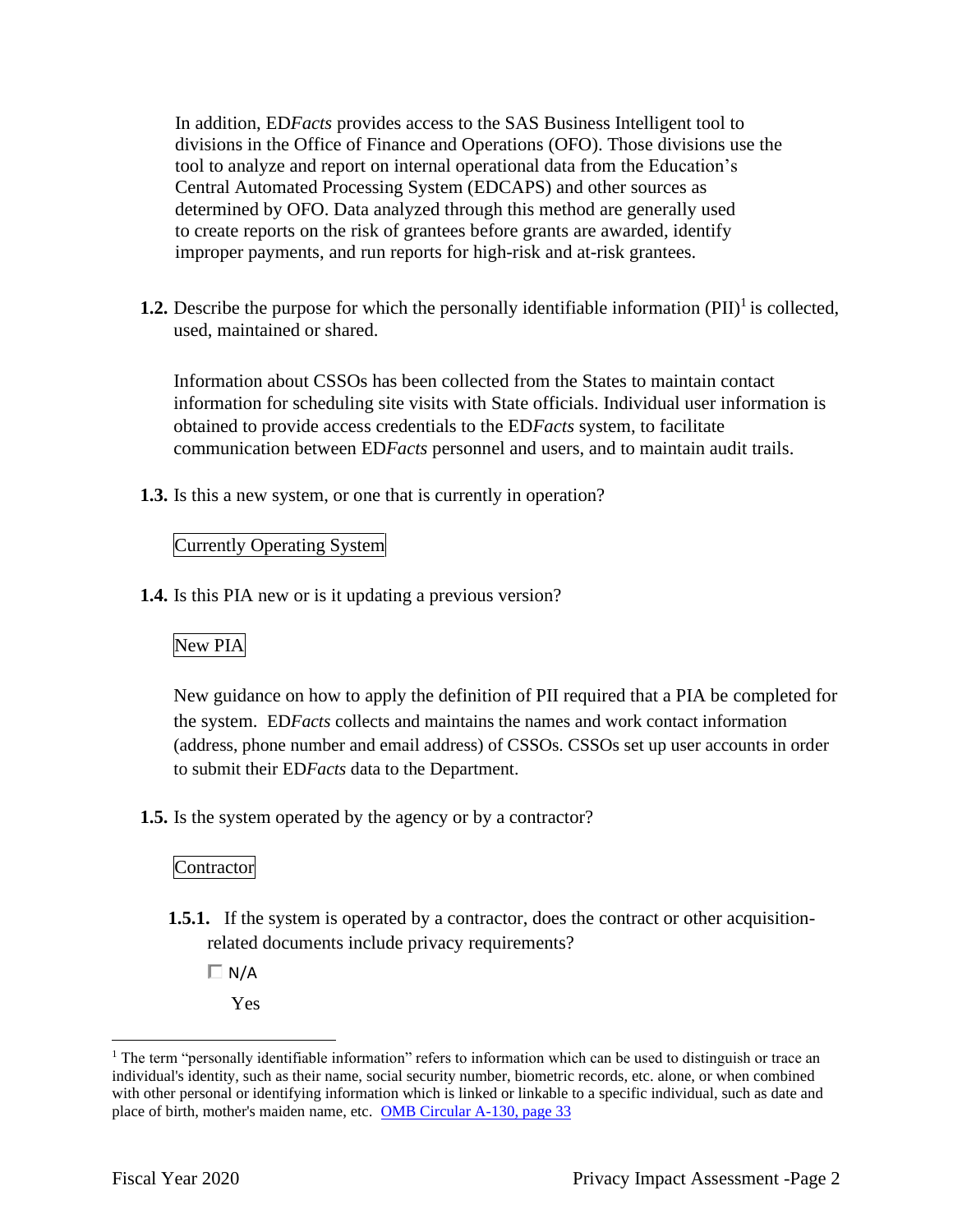# **2. Legal Authorities and Other Requirements**

#### *If you are unsure of your legal authority, please contact your program attorney.*

**2.1.** What specific legal authorities and/or agreements permit and regulate the collection and use of data by the system? Please include name and citation of the authority.

The legal authority that permits the use of ED*Facts* is: 34 CFR § 76.720 - State reporting requirements.

Under section (c) (1) - A State must submit these reports in the manner prescribed by the Secretary, including submitting any of these reports electronically and at the quality level specified in the data collection instrument.

## **SORN**

**2.2.** Is the information in this system retrieved by an individual's name or personal identifier such as a Social Security Number or other identification?

No

- **2.2.1.** If the above answer is **YES,** this system will need to be covered by Privacy Act System of Records Notice(s)  $(SORN(s))$ .<sup>2</sup> Please provide the SORN name, number, Federal Register citation and link, or indicate that a SORN is in progress.  $\overline{M}$  N/A
- Department, etc. **2.2.2.** If the above answer is **NO**, explain why a SORN was not necessary. For example, the information is not retrieved by an identifier, the information is not maintained in a system of records, or the information is not maintained by the

 $\Box$  N/A

Information is not retrieved by name or other personal identifier.

## **Records Management**

 $2 A$  System of Records Notice (SORN) is a formal notice to the public that identifies the purpose for which PII is collected, from whom and what type of PII is collected, how the PII is shared externally (routine uses), and how to access and correct any PII maintained by ED. https://connected.ed.gov/om/Documents/SORN-Process.pdf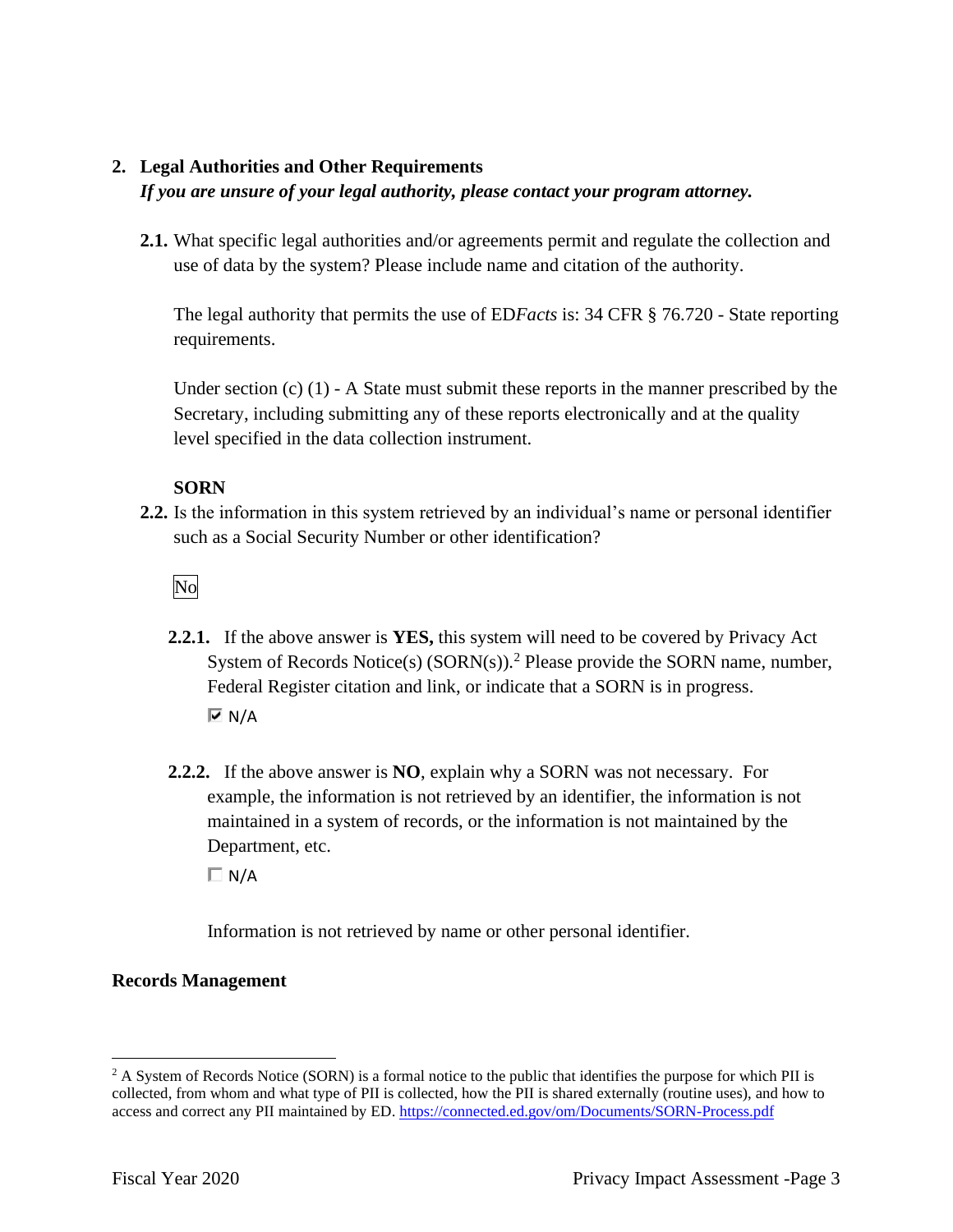**If you do not know your records schedule, please consult with your records liaison or send an email to [RMHelp@ed.gov](mailto:RMHelp@ed.gov)** 

**2.3.** What is the records retention schedule approved by National Archives and Records Administration (NARA) for the records contained in this system? Please provide all relevant NARA schedule numbers and disposition instructions.

IES is waiting on the 21st Century Information Retention Policy Framework to be approved and implemented. In that Framework, ED*Facts* would fall under DAA-0441- 2021-0002-0003 II.A. Completed Research and Statistical Studies.

Until that framework is implemented, the records will not be destroyed until such time as NARA approves said schedule.

**2.4.** Is the PII contained in this system disposed of appropriately, and in accordance with the timelines in the records disposition schedule?

No

## **3. Characterization and Use of Information**

#### **Collection**

**3.1.** List the specific PII elements (e.g., name, email, address, phone number, date of birth, Social Security, etc.) that the system collects, uses, disseminates, or maintains.

For CSSOs, ED*Facts* collects name, work phone number, and work email address.

For State users, ED*Facts* collects the name, work phone number, and work email address in order to set up an account for that person in the system. The system collects and maintains usernames and passwords for these users.

Separate from ED*Facts* operations, some divisions in OFO use the ED*Facts* SAS access data from EDCAPS and other internal databases as determined by OFO. The data accessed include the contact information of grantees, including name, job title, phone number, and email address. These data are not collected by ED*Facts*; they are collected through EDCAPS. A part of the ED*Facts* system is used to access these data for analysis and reporting by these divisions in OFO.

For Federal employees who access the ED*Facts* system, names are collected to maintain audit trails for the system.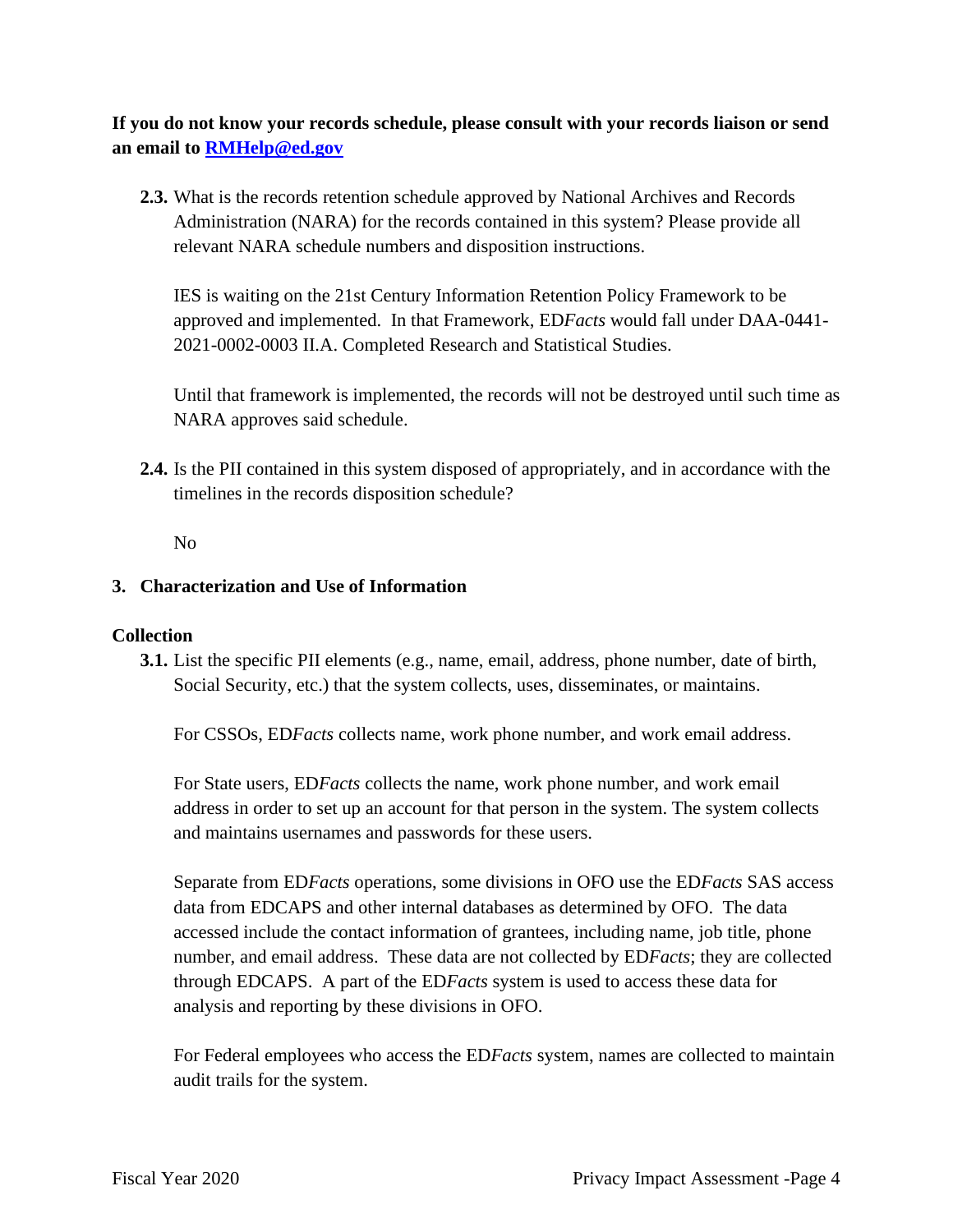**3.2.** Does the system collect only the minimum amount required to achieve the purpose stated in Question 1.2?

# Yes

 Name, work email and work phone number are required to be submitted as part of the user account registration process and to validate that the user requesting access is authorized to register for the system.

**3.3.** What are the sources of PII collected (e.g., individual, school, another agency, commercial sources, etc.)?

State agencies (for CSSOs) and individual users of the system.

**3.4.** How is the PII collected from the stated sources listed in Question 3.3 (e.g., paper form, web page, database, etc.)?

Individual users email ED*Facts* to acquire access credentials for the system. Information regarding CSSOs are uploaded through file submission on the ED*Facts* website. Some of the data accessed via ED*Facts* is collected through EDCAPS.

collected?<sup>3</sup> Is there a frequency at which there are continuous checks to ensure the PII **3.5.** How is the PII validated or confirmed to ensure the integrity of the information remains valid and accurate?

Annually, the ED*Facts* Partner Support sends the list of each State's users to each State ED*Facts* coordinator who confirms that the individuals listed are authorized individuals in the State who should have accounts. At any time, the State ED*Facts* coordinator and the authorized individuals in the State can correct the information on individuals from the State who have accounts.

#### **Use**

**3.6.** Describe how the PII is used to achieve the purpose stated in Question 1.2 above.

User contact information (name and work email) is used to establish a user account on the ED*Facts* system so that the individual can complete required activities on behalf of their State agency. User information (name, work email, and work telephone number) is also added to the distribution lists by State so that the ED*Facts* partner support center

 $3$  Examples include restricted form filling, account verification, editing and validating information as it's collected, and communication with the individual whose information it is.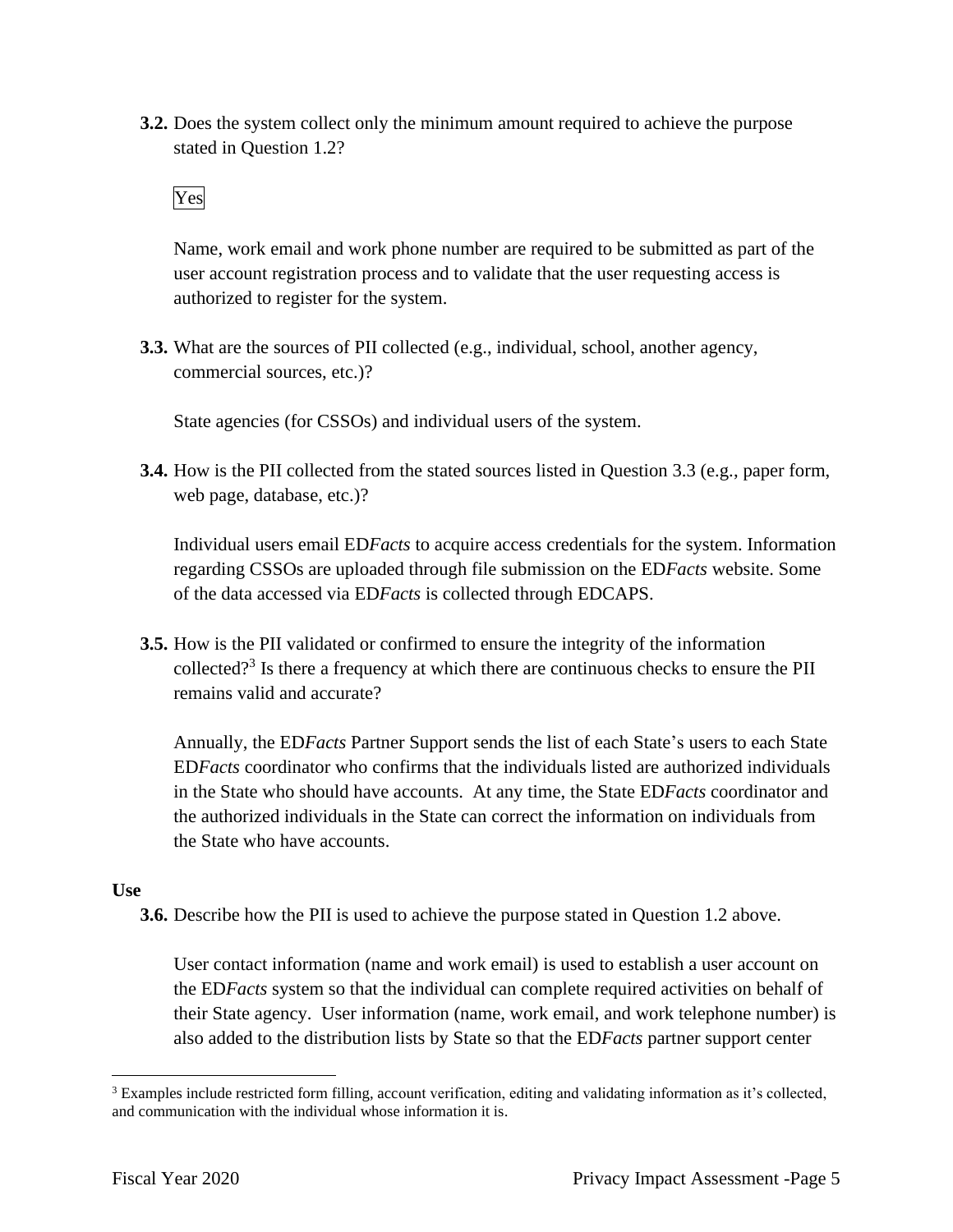can distribute information to the user. CSSO information is collected to provide contact information for site visits to States.

**3.7.** Is the system using PII for testing/researching new applications or information systems prior to deployment or for training employees?

No

**3.7.1.** If the above answer is **YES,** what controls are in place to minimize the risk and protect the data?  $\overline{\triangledown}$  N/A

## **Social Security Numbers**

*It is the Department's Policy that, in order to collect Social Security Numbers, the System Owner must state the collection is: 1) authorized by law, 2) necessary for an agency purpose, and 3) there is no reasonable alternative.* 

**3.8.** Does the system collect Social Security Numbers? Note that if the system maintains Social Security Numbers but does not explicitly collect them, answer 3.8.1 to address the purpose for maintaining them.

No

**3.8.1.** If the above answer is **YES**, explain the purpose for its collection, and how the SSN will be used.

 $\overline{M}$  N/A

**3.8.2.** Specify any alternatives considered in the collection of SSNs and why the alternatives were not selected.

 $\overline{M}$  N/A

# **4. Notice**

**4.1.** How does the system provide individuals with notice about the collection of PII prior to its collection (e.g., direct notice, such as a Privacy Act Statement (if applicable) or public notice, such as a SORN, PIA,)? If notice is not provided, explain why not.

The ED*Facts* website contains a privacy notice as a link from the ED*Facts* home page. The privacy notice language is located in section 4.2.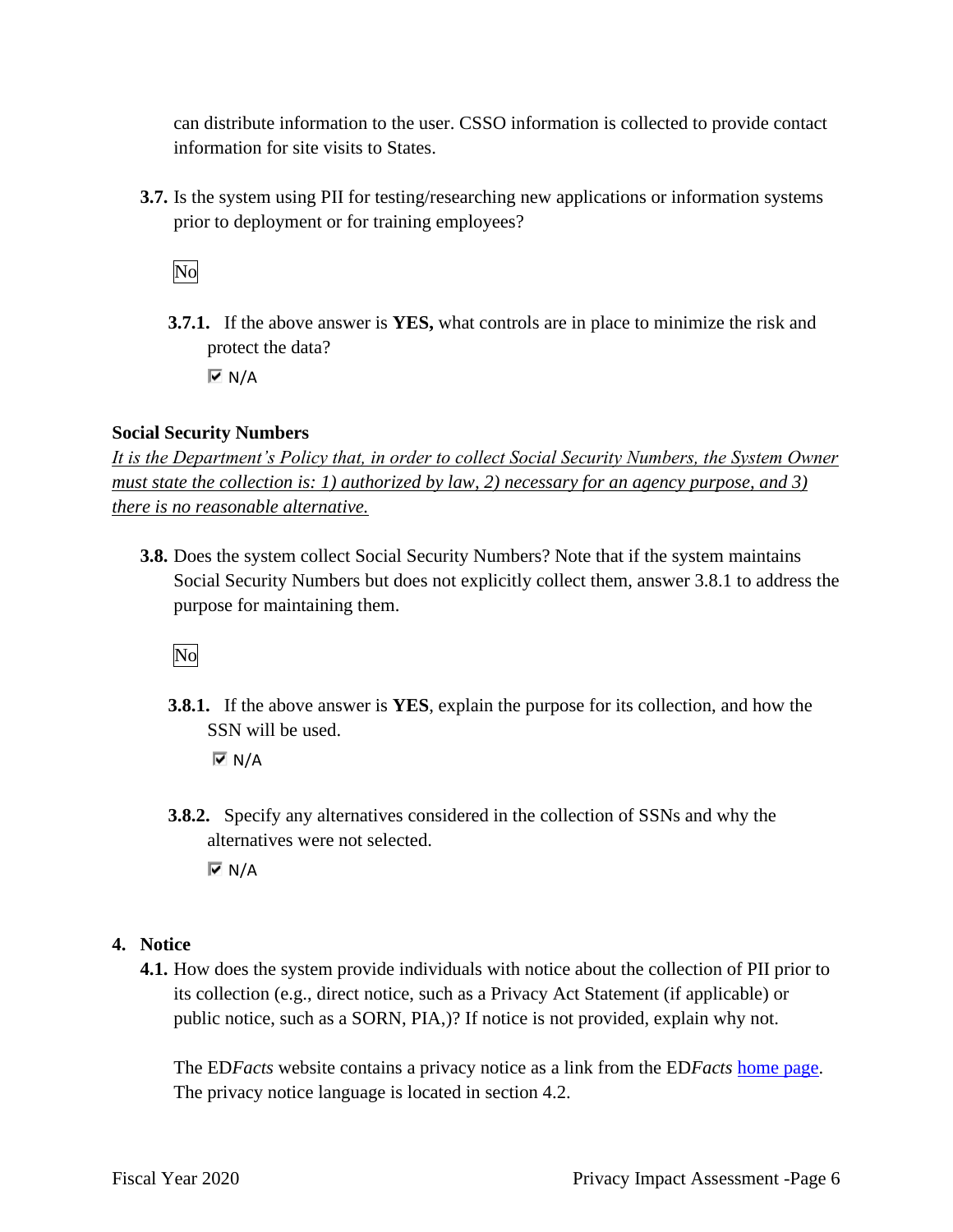**4.2.** Provide the text of the notice or the link to the webpage where the notice is posted if notice is provided other than by SORN or PIA.

 $\Box$  N/A

**Authorities:** The following authorities authorize the collection of this information: 34 CFR  $\S$  76.720 - State reporting requirements. Under that section at (c) (1) a State must submit reports required under 2 CFR 200.327 (Financial reporting) and 2 CFR 200.328 (Monitoring and reporting program performance), and other reports required by the Secretary and approved by the Office of Management and Budget (OMB) under the Paperwork Reduction Act of 1995, 44 U.S.C. 3501-3520 in the manner prescribed by the Secretary, including submitting any of these reports electronically and at the quality level specified in the data collection instrument.

**Information Collected:** 1) For Chief State School Officers (CSSOs), ED*Facts* collects name, work phone number, and work email address. 2) For State users, ED*Facts* collects the name, work phone number, and work email address in order to set up an account for that person in the system. The system collects and maintains usernames and passwords for these users.

**Purpose:** The purpose of collecting this information is to establish access credentials and maintain audit trails for State users, as well as obtain contact information regarding CSSOs to schedule site visits, if necessary. CSSOs are the elected or appointed leaders of State Education Agencies (SEAs). The SEAs submit the contact information for CSSOs through the file upload function of the ED*Facts* system.

**Disclosures:** The information on State users will not be disclosed outside of the Institute of Education Sciences (IES).

**Consequences of Failure to Provide information:** Individuals representing the States are required to provide the information identified above to attain an ED*Facts*  account. Failure to do so may result in not receiving an account.

Additional information about this system can be found in the Privacy Impact Assessment.

**4.3.** What opportunities are available for individuals to consent to uses (including new uses of previously collected PII), decline to provide PII, or opt out of the project?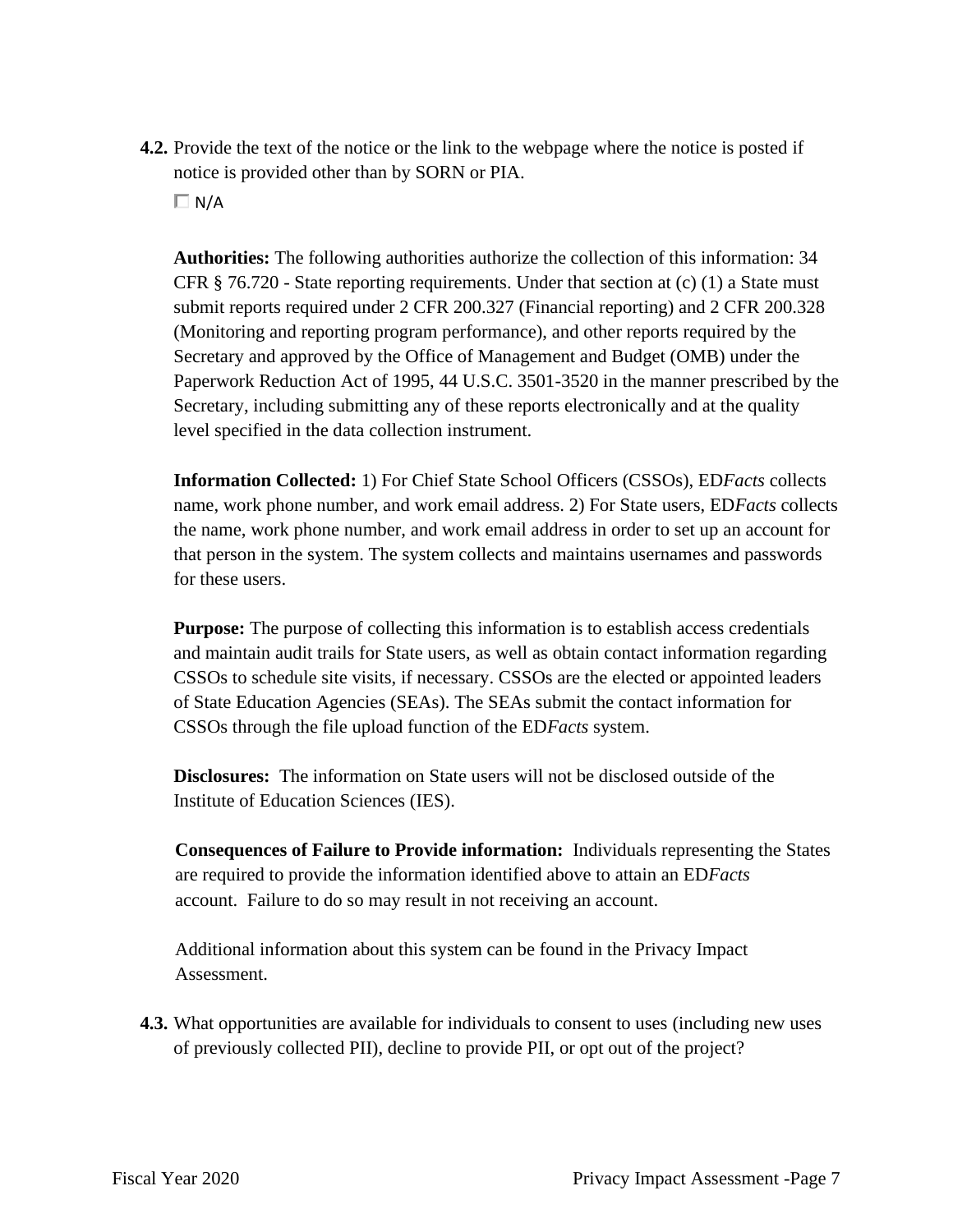Individuals representing the States are required to provide the information identified above to attain an ED*Facts* account. Failure to do so may result in not receiving an account.

**4.4.** Is the notice referenced in Question 4.1 reviewed and revised when there are changes in the practice, policy, or activities that affect the PII and privacy to ensure that individuals are aware of and can consent to, where feasible, these changes?

Yes

## **5. Information Sharing and Disclosures**

#### **Internal**

**5.1.** Will PII be shared internally with other ED principal offices? If the answer is **NO**, please skip to Question 5.4.

No

- **5.2.** What PII will be shared and with whom?  $\overline{M}$  N/A
- **5.3.** What is the purpose for sharing the specified PII with the specified internal organizations?

 $\overline{M}$  N/A

## **External**

**5.4.** Will the PII contained in the system be shared with external entities (e.g., another agency, school district, the public, etc.)? If the answer is **NO**, please skip to Question 6.1.

No

**5.5.** What PII will be shared and with whom? List programmatic disclosures only.<sup>4</sup> **Note: If you are sharing Social Security Numbers externally, please specify to whom and for what purpose**.

 $\overline{M}$  N/A

 4 If this information is covered by Privacy Act System of Records Notice (SORN) please list only relevant programmatic disclosures listed under the Routine Uses section.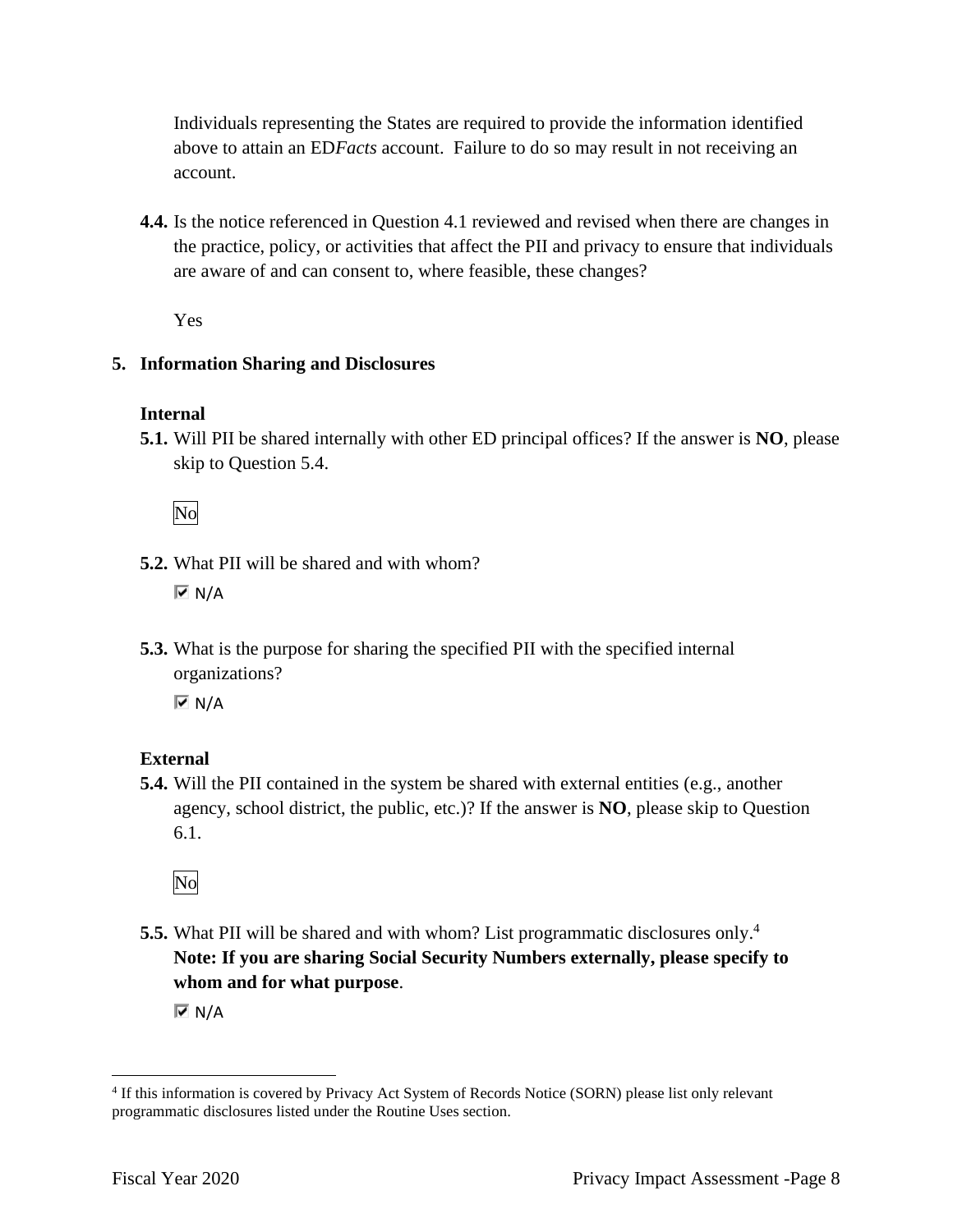- **5.6.** What is the purpose for sharing the PII with the specified external entities?  $\overline{M}$  N/A
- **5.7.** Is the sharing with the external entities authorized?

 $\overline{M}$  N/A Click here to select.

**5.8.** Is the system able to provide and retain an account of any disclosures made and make it available upon request?

 $\overline{M}$  N/A Click here to select.

**5.9.** How is the PII shared with the external entity (e.g., email, computer match, encrypted line, etc.)?

 $\overline{M}$  N/A

Click here to enter text.

**5.10.** Is the sharing pursuant to a Computer Matching Agreement (CMA), Memorandum of Understanding (MOU), or other type of approved sharing agreement with another agency?

 $\overline{M}$  N/A

Click here to select.

**5.11.** Does the project place limitation on re-disclosure?

 $\overline{M}$  N/A

Click here to select.

#### **6. Redress**

**6.1.** What are the procedures that allow individuals to access their own information?

Individuals can change or delete their information by contacting ED*Facts* partner support. Contact information for the Partner Support Center is provided on the ED*Facts*  website. Users cannot see their information on the system, but they can see the information submitted in the email they send to register for access.

**6.2.** What procedures are in place to allow the subject individual to correct inaccurate or erroneous information?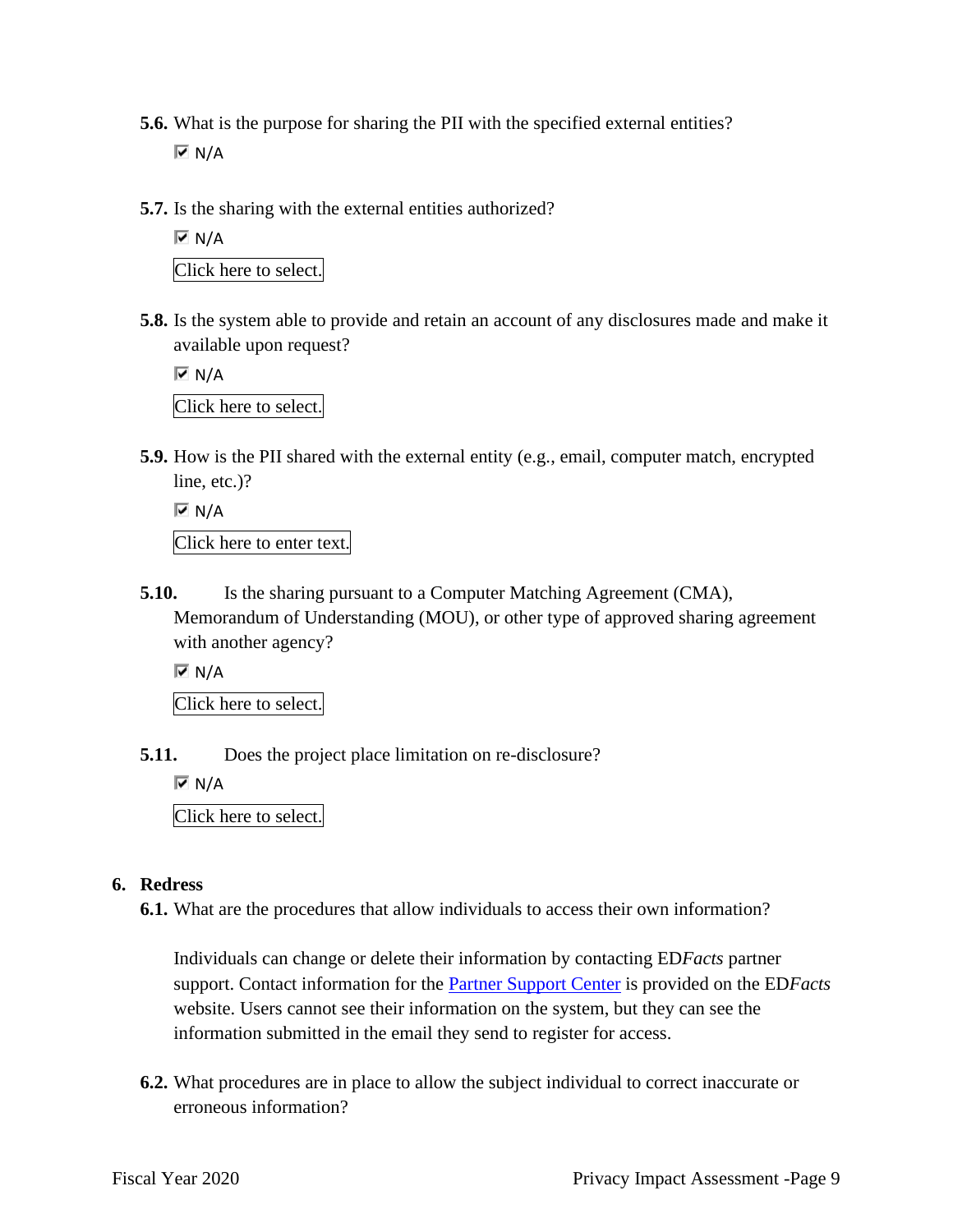Individuals can change or delete their information by contacting ED*Facts* partner support via email.

**6.3.** How does the project notify individuals about the procedures for correcting their information?

 All individuals with access to ED*Facts* receive a bi-weekly newsletter via email. ED*Facts* includes periodic notices in that bi-weekly newsletter about how to correct their contact information.

## *7.* **Safeguards**

## *If you are unsure which safeguards will apply, please consult with your ISSO.*

**7.1.** Does the principal office work with their CSO/ISSO to build privacy & security into the system and build privacy extensions to the extent feasible?

Yes

**7.2.** Is an Authority to Operate (ATO) required?



 **7.3.** Under NIST FIPS Pub. 199, what is the security categorization of the system: **Low, Moderate, or High?** 

 $\Box$  N/A Moderate

**7.4.** What administrative, technical, and physical safeguards are in place to protect the information?

ED*Facts* resides on the Department's hosting platform (International Business Machines Corporation (IBM) Smart Cloud for Government (SCG)) and is required to follow all security measures and protocols defined by Office of Chief Information Officer (OCIO) Information Assurance Services (IAS).

- Access to ED*Facts* is only available to authenticated users who have a valid system user ID
- Management approves all access and roles and responsibilities.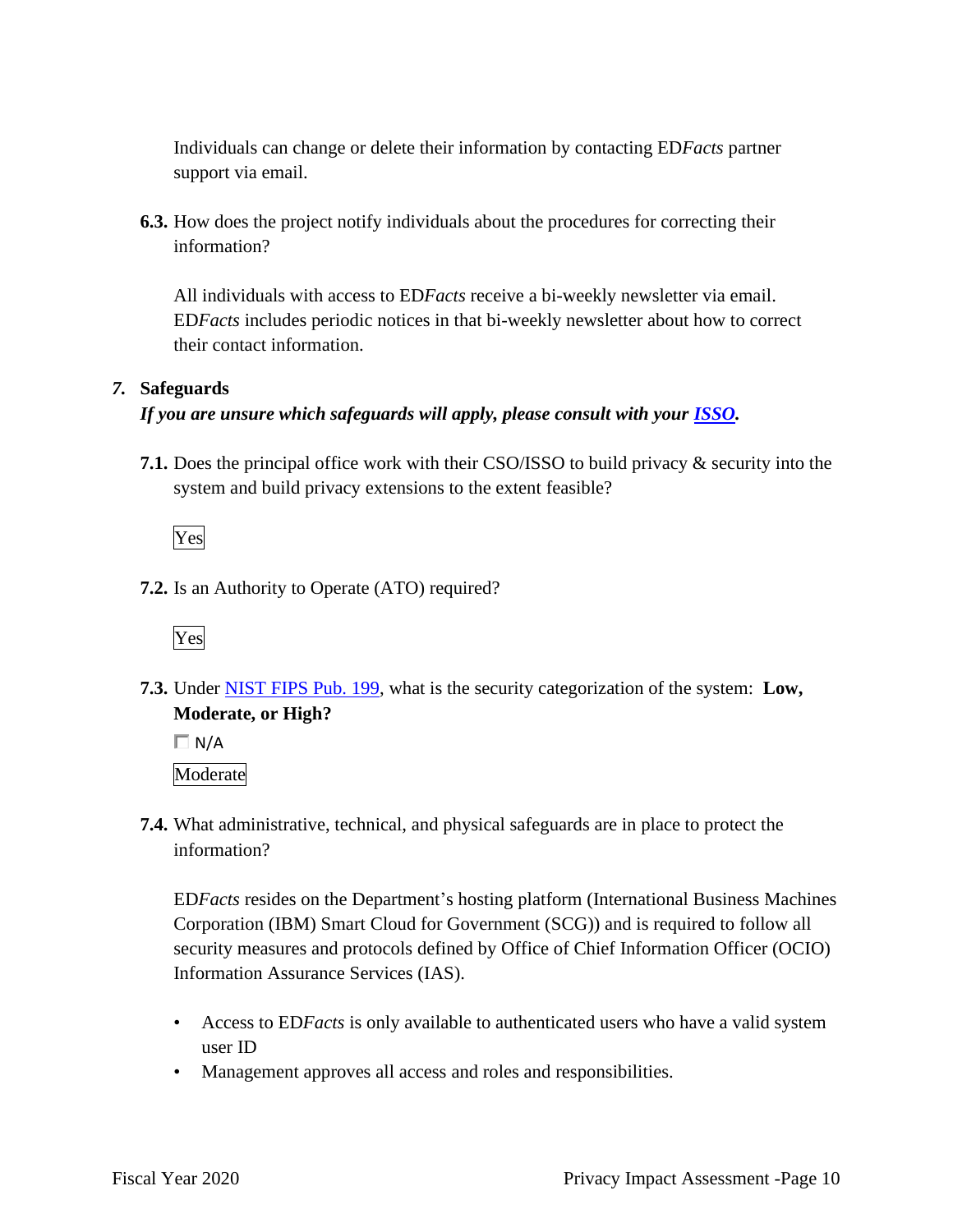- The logical boundaries of ED*Facts* are protected by a combination of firewalls, intrusion detection systems, and event monitoring systems.
- Every ED*Facts* user is provided a copy of the Rules of Behavior that they must acknowledge and sign prior to being granted access to the system.
- ED*Facts* servers are housed in environmentally controlled server rooms.
- There are scheduled system audits, user recertification/deprovisioning host and network intrusion detection, and vulnerability scans.
- Users outside the internal functional team and the individuals themselves have no access to PII.
- **7.5.** Is the information in the system appropriately secured in accordance with the IT security requirements and procedures as required by Federal law and policy?

# Yes

**7.6.** Has a risk assessment been conducted where appropriate security controls to protect against that risk have been identified and implemented?

Yes

**7.7.** Please describe any monitoring, testing or evaluation conducted on a regular basis to ensure the security controls continue to work properly at safeguarding the PII.

The following tasks are performed to safeguard ED*Facts* information:

- Monthly vulnerability scans performed
- Annual contingency plan test performed
- Annual self-assessments conducted; and/or annual security assessments performed by the Department Security AuthorizationTeam
- Annual updates to system security documents
- Annual mandatory Cybersecurity and Privacy Training for employeesand contractors
- Monthly Continuous Monitoring is in place with vulnerability scans (RA-05), hardware/software inventories (CM-08), and configuration management database updates (CM-06) are posted to CSAM.